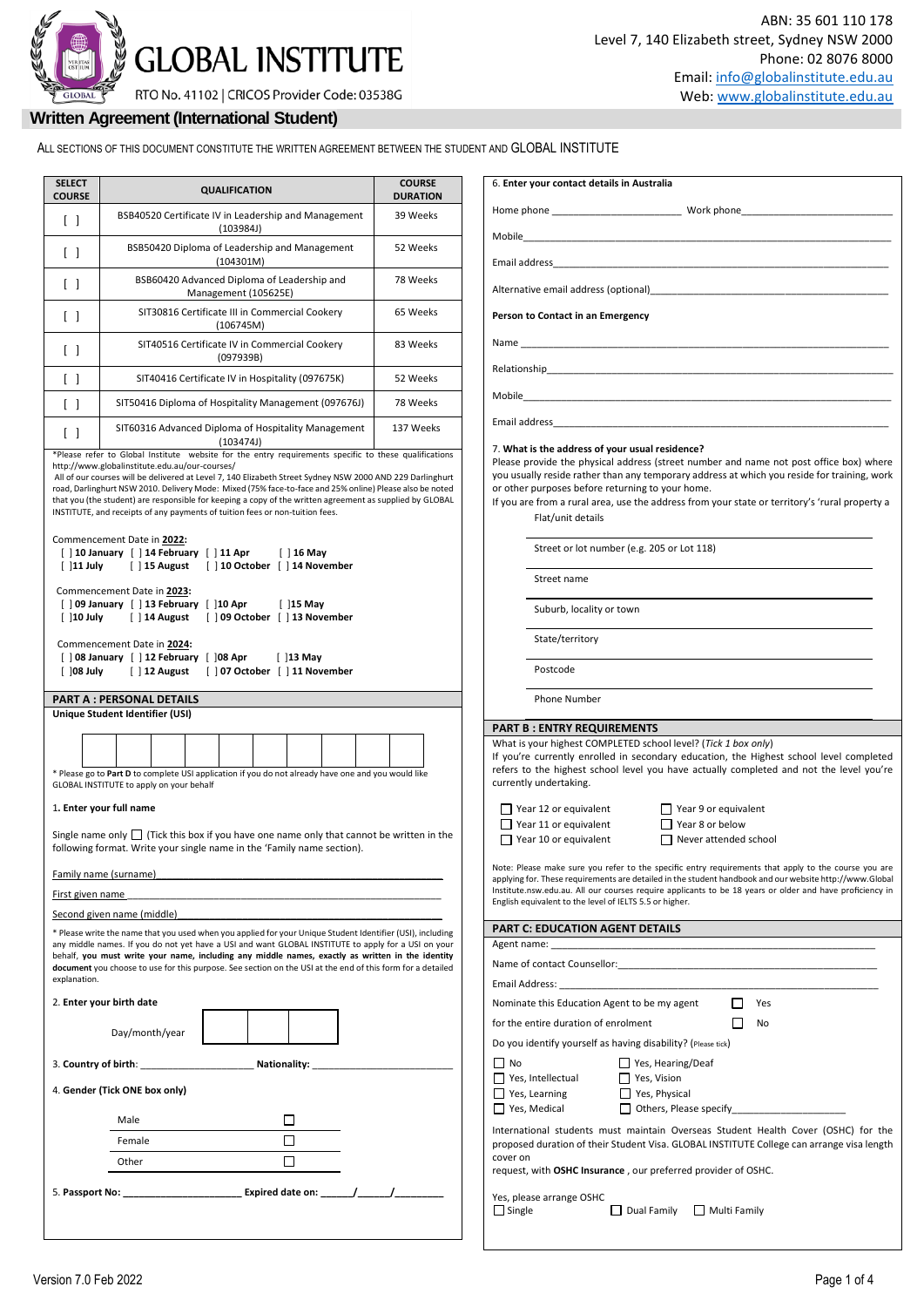**GLOBAL INSTITUTE** 

RTO No. 41102 | CRICOS Provider Code: 03538G

## **Written Agreement (International Student)**

| Dual Family: covers one valid Student Visa holder plus either one adult spouse or<br>recognized de-facto partner or one or more dependent children.                        | authorize                                                                                                                                                                                                                           |
|----------------------------------------------------------------------------------------------------------------------------------------------------------------------------|-------------------------------------------------------------------------------------------------------------------------------------------------------------------------------------------------------------------------------------|
| Multi Family: covers one valid Student Visa holder plus more than one dependent which                                                                                      |                                                                                                                                                                                                                                     |
| can only include on adult spouse or recognized de-facto partner and one or more dependent<br>children.                                                                     | to apply pursuant to sub-<br>section 9(2) of the Student Identifiers Act 2014, for a USI on mybehalf.                                                                                                                               |
| □ No, I will make my own OSHC arrangements for the duration of my Student Visa<br>If you have a current OSHC, please quote your policy expiry date: _______________        | I have read and I consent to the collection, use and disclosure of my personal information (which may include sensitive information) pursuant to the information detailed at Privacy Information.                                   |
|                                                                                                                                                                            |                                                                                                                                                                                                                                     |
| PART D: ADDITIONAL INFORMATION                                                                                                                                             | (please write the name of the Australian or overseas town or city where you were born)                                                                                                                                              |
| Have you SUCCESSFULLY completed any of the following qualifications?                                                                                                       | We will also need to verify your identity to create your USI.                                                                                                                                                                       |
| Bachelor Degree or Higher Degree                                                                                                                                           | Please provide details for one of the forms of identity below (numbered 1 to 8).                                                                                                                                                    |
| Advanced Diploma or Associate Degree                                                                                                                                       | Please ensure that the name written in 'Personal Details' section is exactly the same as<br>written in the document you provide below.                                                                                              |
| Diploma (or Associate Diploma)                                                                                                                                             | 1. Australian Driver's License                                                                                                                                                                                                      |
| Certificate IV (or Advanced Certificate/Technician)                                                                                                                        | State: ____________________________License Number: _____________________________                                                                                                                                                    |
| Certificate III (or TradeCertificate)                                                                                                                                      | 2. Non-Australian Passport (with Australian Visa)                                                                                                                                                                                   |
|                                                                                                                                                                            |                                                                                                                                                                                                                                     |
| Certificate II                                                                                                                                                             | Please note:                                                                                                                                                                                                                        |
| Certificate I                                                                                                                                                              | In accordance with section 11 of the Student Identifiers Act 2014, GLOBAL INSTITUTE will securely destroy<br>personal information which we collect from individuals solely for the purpose of applying for a USI on their<br>behalf |
| Other education (including certificates or overseas qualifications not listed above)                                                                                       | for that purpose.                                                                                                                                                                                                                   |
| I've never completed any qualifications<br>ப                                                                                                                               |                                                                                                                                                                                                                                     |
| Do you wish to apply for Credit Transfer or RPL?                                                                                                                           |                                                                                                                                                                                                                                     |
| $\Box$ Yes<br>No<br>$\Box$                                                                                                                                                 |                                                                                                                                                                                                                                     |
| Language and Cultural Diversity In                                                                                                                                         |                                                                                                                                                                                                                                     |
| which country were you born?<br>Other (Please specify): 0ther (Please specify):<br>$\Box$ Australia                                                                        |                                                                                                                                                                                                                                     |
| Do you speak a language other than English at home?                                                                                                                        |                                                                                                                                                                                                                                     |
| No, English Only <b>Canadian Prince Section</b> Pres (Please specify):                                                                                                     |                                                                                                                                                                                                                                     |
| Are you Aboriginal or Torres Strait Islander origin?                                                                                                                       | <b>PART F: FEES</b><br>*On accepting the Offer students must pay the first payment installment of tuition fees as                                                                                                                   |
| No<br>Aboriginal<br>Torres Strait Islander<br>$\Box$<br>$\Box$                                                                                                             | listed in the Payment Installment Schedule in the Letter of Offer, the materials and                                                                                                                                                |
| Do you have the following computer knowledge and skills to complete the course?                                                                                            | application fee.<br>* Fees must be paid in order to obtain an eCOE and to secure a place prior to course                                                                                                                            |
| <b>Basic Word Processing</b><br>Basic Email knowledge<br>ப                                                                                                                 | commencement date.                                                                                                                                                                                                                  |
| Basic Excel Spreadsheet knowledge<br>$\Box$ PowerPoint presentation knowledge                                                                                              | *The remaining tuition fees must be paid by the due date as listed in the payment<br>Installment Schedule.                                                                                                                          |
| Using of Skype, Webcam, Mobile (for Online students)                                                                                                                       | *Tuition fees are to be paid through EFT direct bank deposit to GLOBAL INSTITUTE (please                                                                                                                                            |
| If GLOBAL INSTITUTE identifies you need additional Language and Literacy (LLN) support<br>during the placement test, will you be happy to undertake recommended additional | see bank details)                                                                                                                                                                                                                   |
| support program?                                                                                                                                                           | *GLOBAL INSTITUTE College will not be responsible for any money paid to agent or third                                                                                                                                              |
| $\Box$<br>Yes<br>No                                                                                                                                                        | party.<br>* Tuition fees DO NOT include application fee, accommodation placement, excursions,                                                                                                                                       |
|                                                                                                                                                                            | airport pickup, transport, living expenses and stationery.                                                                                                                                                                          |
| Does your preferred learning style align with the delivery methods, proposed learning<br>strategies and training materials of the course?                                  | *Material Fee cover a ToolKit, Uniform and Learning and Assessment materials.                                                                                                                                                       |
| П<br>Yes<br>No<br>l 1                                                                                                                                                      | For more information regarding fees and payments, please go to: www.Global<br>Institute.edu.au/pages/enrolment.php                                                                                                                  |
|                                                                                                                                                                            | <b>Acceptance Procedure:</b>                                                                                                                                                                                                        |
| What do you hope to achieve with this qualification and what are your career plans after<br>you finish studying?                                                           | 1. As soon as decision is made on your eligibility, you will be informed of the                                                                                                                                                     |
| □<br>Get a job<br>Learn more about this industry<br>ப                                                                                                                      | outcome.<br>If your application is successful you will receive a copy of this countersigned<br>2.                                                                                                                                   |
| □<br>Get a promotion<br>Increase my confidence<br>□<br>□<br>Upgrade of enhance my skills<br>Expand my knowledge                                                            | Student Written Agreement and a Letter of Offer stating the course, for which you                                                                                                                                                   |
| □<br>Establish a business<br>$\perp$<br>Other (please specify)                                                                                                             | have been accepted, courses fee to be paid, commencement date and Overseas                                                                                                                                                          |
| $\Box$<br>Continue on for more studies at a higher level                                                                                                                   | <b>Student Health Cover Information</b><br>When you have paid your fees, a Confirmation of Enrolment will be sent to you,<br>3.                                                                                                     |
| Do you have any knowledge of this industry or experience with this type of course for                                                                                      | and GLOBAL INSTITUTE will have Department of Home Affairs advised within 14                                                                                                                                                         |
| which you will study?                                                                                                                                                      | days.                                                                                                                                                                                                                               |
| No<br>$\Box$                                                                                                                                                               | <b>PART G: REFUNDS</b>                                                                                                                                                                                                              |
| $\Box$<br>Yes. Please describe below and know that you may be asked for further evidence.                                                                                  | 1. The request for refund must be made in writing to the Chief/Principal Executive Officer by using the<br>Refund Application Form. The Applicant confirms that all the information provided in this application is                 |
|                                                                                                                                                                            | complete and correct.<br>2. The Applicant agrees to be bound by GLOBAL INSTITUTE rules and regulations in force from time to time                                                                                                   |
| <b>PART E: USI APPLICATION THROUGH GLOBAL INSTITUTE</b>                                                                                                                    | and otherwise to follow acceptable codes of behaviour, attendance and academic performance and                                                                                                                                      |
| If you would like us to apply for a USI on your behalf you must authorise us to do so and                                                                                  | show a concern for other students.<br>3. All fees and charges must be paid in full prior to course commencement unless a "payment plan" is                                                                                          |
| declare that you have read the privacy information at here.                                                                                                                | arranged with GLOBAL INSTITUTE. Student tuition fees are safeguarded through the use of insurance<br>and assurance schemes mandated by Australian Legislation.                                                                      |
| You must also provide some additional information as noted at the end of this form so                                                                                      | 4. A non-refundable Enrolment/Application fee and CoE issuing fee (exclusive of tuition fees and material                                                                                                                           |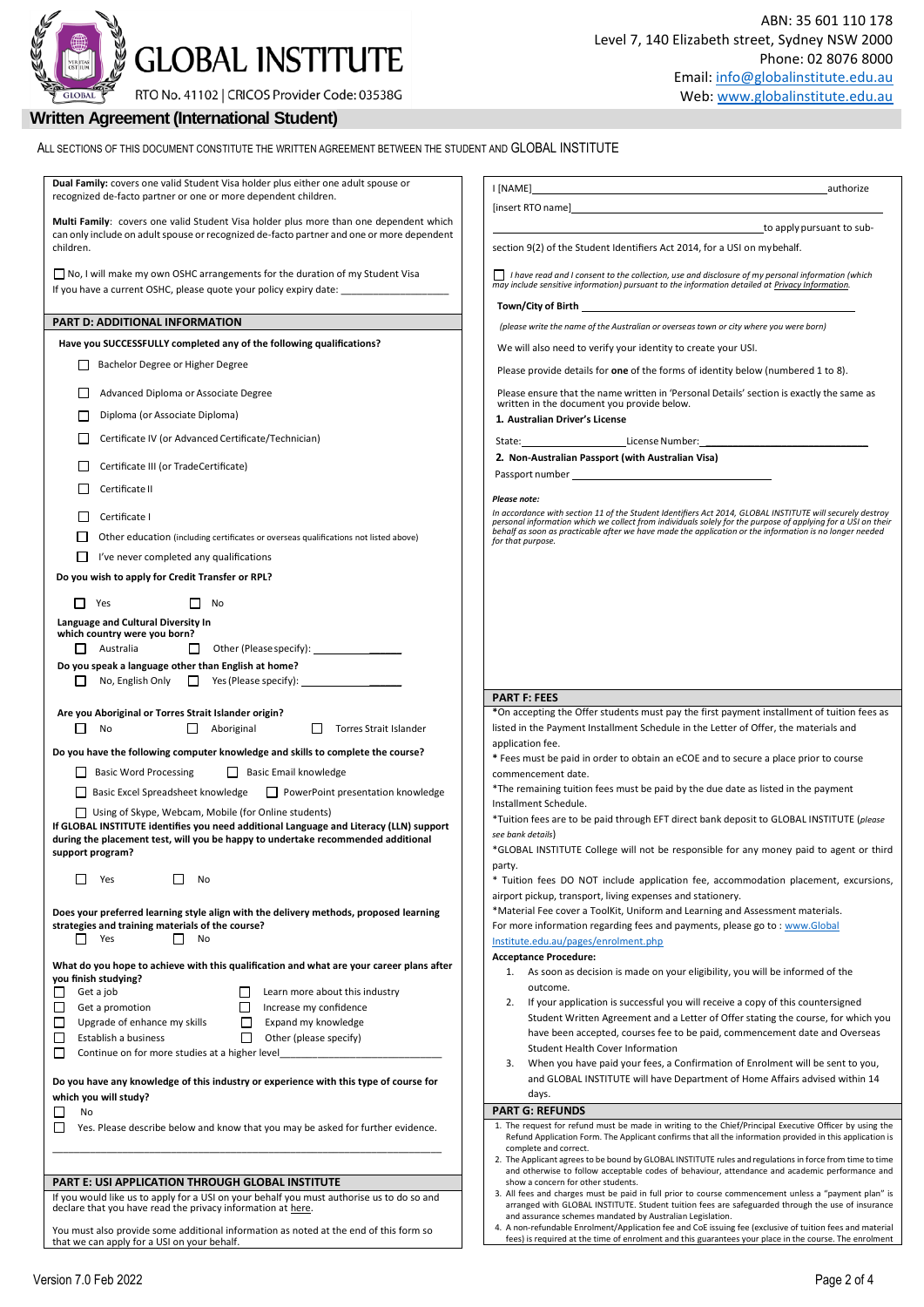**GLOBAL INSTITUTE** 

RTO No. 41102 | CRICOS Provider Code: 03538G

## **Written Agreement (International Student)**

ALL SECTIONS OF THIS DOCUMENT CONSTITUTE THE WRITTEN AGREEMENT BETWEEN THE STUDENT AND GLOBAL INSTITUTE

deadline is 10 working days after the commencement of the course.

- 5. Students, who fall behind in the payment of their fees or fail to pay their tuition fee on the due date, may be charged a late payment fee of \$100.00 per week or may be refused training and assessment services and any requests until such times as the fees are paid and up-to-date. Please note that students will be required to maintain academic course progress in consultation with the Academic Coordinator. Should fees remain overdue for more than one day after the due date.
- 6. GLOBAL INSTITUTE will inform the student of their intention to report them for non-payment of fees to DHA via PRISMS. No refunds will be paid to a third party unless it is indicated at the time the Refund
- Application Form is lodged, that any refunds due are payable to a third party. 7. Where a refund is approved, GLOBAL INSTITUTE College will make payment of refunds within 28 days of receipt of the Refund Application Form.
- 8. In the case of default by GLOBAL INSTITUTE College, the provisions of the ESOS Act 2000 and the ESOS Regulations 2019 apply. For further information about the ESOS Act please see

| https://internationaleducation.gov.au/regulatory-information/pages/regulatoryinformation.aspx |           |
|-----------------------------------------------------------------------------------------------|-----------|
| Enrolment Fee                                                                                 | No Refund |
|                                                                                               |           |

| <b>Tuition Fees</b>                                                                                                                                      |                                                                                                                                |
|----------------------------------------------------------------------------------------------------------------------------------------------------------|--------------------------------------------------------------------------------------------------------------------------------|
| Visa rejected (Offshore or onshore student before<br>commencement of the Course)                                                                         | Refund of tuition fee less<br>A\$250 Admin<br>100% refund of material fee                                                      |
| Visa rejected (Onshore student after<br>commencement of the course)                                                                                      | Charged according to the<br>study period and<br>No refund of Material fee<br><b>Less A\$250</b>                                |
| Withdrawal notified in writing and rejected by<br>GLOBAL INSTITUTE 28 days or more prior to Course<br>Commencement                                       | 70% refund of tuition fee<br>100% refund of material fee                                                                       |
| Withdrawal notified in writing and rejected by<br>GLOBAL INSTITUTE less than 28 days prior to Course<br>Commencement and before the commencement<br>date | 50% refund of tuition fee<br>100% refund of material fee                                                                       |
| Withdrawal after the initial course agreed start<br>Date*                                                                                                | No refund                                                                                                                      |
| Visa or CoE cancelled due to student breach of their<br>visa conditions or misbehavior by the student                                                    | No refund                                                                                                                      |
| Incorrect, fraudulent or misleading information or<br>document submitted by the student or the<br>authorized education agent                             | No refund                                                                                                                      |
| Does not commence (i.e Does not arrive, or has not<br>arranged with us for a later start because of health<br>or compassionate reason)                   | No refund<br>$\mathcal{L}$ , and $\mathcal{L}$ , and $\mathcal{L}$ , and $\mathcal{L}$ , and $\mathcal{L}$ , and $\mathcal{L}$ |

*Note: \* Initial course agreed start date is the date of the First Confirmation of Enrolment (CoE) issued to the student, prior to any deferment, suspension or revision* 

 *Deferment, Suspension or Cancellation of Enrolment Application Form must be received at least 28 days prior to the commencement of the following term/s.*

 *For deferment, No refund will be applicable unless visa has not been granted. No refund will be given after an approved deferment or suspension.* 

9. This agreement, and the availability of complaints and appeals processes, does not remove the right of the student to take action under Australia's consumer protection laws.

- The Standards for RTOs require the Institute to inform students considering enrolment of their right to a statutory cooling off period. A statutory cooling off period (which is 10 days) is a period of time provided to a consumer to allow them to withdraw from a consumer agreement, where that agreement was established through unsolicited marketing or sales tactics. These include tactic such as door-todoor sales and telemarketing. A statutory cooling off period allows a consumer to withdraw from a sales agreement within 10 days of having received a sale contract without penalty.<br>- It must be noted that our Institute does not engage in unsolicited marketing or sales tactics and

therefore a statutory cooling off period in not applicable to our students who have enrolled into a course. For refund option in other circumstances, students must refer to the refund policy.

- 10. In the unlikely event that GLOBAL INSTITUTE is unable to deliver your course in full, you will be offered a refund of all the course money you have paid to date. The refund will be paid to you within 2 weeks of the day on which the course ceased being provided. Alternatively, you may be offered enrolment in an alternative course by GLOBAL INSTITUTE at no extra cost to you. You have the right to choose whether you would prefer a full refund of course fees, or to accept a place in another course. If you choose placement in another course, we will ask you to sign a document to indicate that you accept the placement. If GLOBAL INSTITUTE is unable to provide a refund or place you in an alternative course the Tuition Protection Service (TPS) will be responsible for providing refunds or providing assistance to locate an alternative.
- 11. Fees not listed in the refund section are not refundable. Prior to a student enrolling fees may be altered without notice. Once a student has completed enrolment, fees will not be subject to change for the normal duration of the course. If a course length is extended by the student then any fee increases will be required to be paid for the extended component of the course.
- 12. Students wishing to defer the commencement of studies or suspend their studies must complete deferral or suspension form and submit to GLOBAL INSTITUTE. GLOBAL INSTITUTE may decide to suspend or cancel a student's enrolment on its own initiate as a response to misbehavior by the student. Deferral of commencement, suspension of enrolment and cancellation of enrolment have to be reported to Department of Home Affairs and may affect the status of a student visa.
- 13. Students must notify GLOBAL INSTITUTE of changes of address, telephone number, email address and fax number

within 7 days they occur. Failure to do this may mean student do not receive important information which may affect their course, their enrolment or the visa.

#### **PART H: TERMS AND CONDITIONS**

#### **Course commencement**

If a student fails to commence the course within 14 days of the nominated course start date, the Institute will notify Department of Home Affairs via PRISM.

Any student cannot commence the course due to visa rejection or any other circumstances faced by the student after being issued a visa, the student must inform the Institute immediately.

#### **Academic Progress**

Students must maintain satisfactory academic progress at all times. All the courses are scheduled 20 hours per week (15 hours of face-to-face classroom based and 5 hours of online based delivery). Students are expected to attend classes regularly to maintain satisfactory course progress each term **Attendance Monitoring** 

All students must attend their schedule classes to maintain satisfactory academic progress. They must have a minimum of 80% attendance at all times throughout their enrolment periods. If an overseas student is making satisfactory progress in their course without attending scheduled classes then the course duration will be shortened to the minimum duration required given the student's existing skills and knowledge, while maintaining the minimum scheduled course contact hours (20 hours) per week. Please note that, the regulator (ASQA) may, at any time, require a training provider (GLOBAL INSTITUTE) to implement policies and procedures to monitor minimum attendance requirements and if students don't meet these requirements, they will be in breach of a condition of their visa.

#### **Overseas Student Health Cover (OSHC)**

All International Students are required to pay Overseas Student Health Cover (OSHC) and maintain cover for the full length of their visa. It is also the student's responsibility to check the conditions of this health cover.

#### **Issuing of Certificates and Delivery**

GLOBAL INSTITUTE is solely responsible for the delivery of all courses and for the issuance of their certifications.

#### **Complaints and Appeals Policy**

Students have accessto a Complaints and Appeals procedure if they feel they have been unjustly treated or have a serious complaint. Students who feel they have any type of complaintshould first contact the Administration Manager. If necessary the complaint will be referred to the Principal Executive Officer in order to resolve the situation. A student dissatisfied with an activity or a decision regarding their academic outcomes can voice their concernsto the staff member concerned and, if appropriate, appeal to the Principal Executive Officer.

If students are still dissatisfied with the outcome of the complaint / grievance / appeal then students may lodge an external appeal or complain about the decision with the Overseas Students Ombudsman. The Overseas Students Ombudsman offers a free and independent service for overseas students who have a complaint or want to lodge an external appeal about a decision made by their private education or training provider. See the Overseas Students Ombudsman website http://www.ombudsman.gov.au/How [we-can-help/overseas-students](http://www.ombudsman.gov.au/How-we-can-help/overseas-students) or phone 1300 362 072 for more information.

#### **Student Code of Conduct**

All people associated with GLOBAL INSTITUTE have the same rights. Harassment, bullying and victimisation will not be tolerated at GLOBAL INSTITUTE. Discrimination on any grounds is unacceptable. Students who feel that they are being sexually harassed or are the victims of any sort of racism should initially contact the Administration Manager. If the complaint is sufficiently serious, the Principal Executive Officer may establish a formal inquiry and/or refer to external authoritie

#### **Change of Address and Contact Details**

Upon arriving in Australia you are required to advise us of your residential and email address, telephone number and of any subsequent changes to these contact details. It is your responsibility to ensure that you always update your contact details at the Institute to ensure you receive important information about your course, fees receipts and any other important information at least every 6 months. **Privacy Notice**

#### **Why we collect your personal information**

As a registered training organisation (RTO), we collect your personal information so we can process and manage your enrolment in a vocational education and training (VET) course with us. **How we use your personal information**

We use your personal information to enable us to deliver VET courses to you, and otherwise, as needed, to comply with our obligations as an RTO.

#### **How we disclose your personal information**

We are required by law (under the *National Vocational Education and Training Regulator Act 2011* (Cth) (NVETR Act)) to disclose the personal information we collect about you to the National VET Data Collection kept by the National Centre for Vocational Education Research Ltd (NCVER). The NCVER is responsible for collecting, managing, analysing and communicating research and statistics about the Australian VET sector.

We are also authorised by law (under the NVETR Act) to disclose your personal information to the relevant state or territory training authority.

#### **How the NCVER and other bodies handle your personal information**

The NCVER will collect, hold, use and disclose your personal information in accordance with the law, including the *Privacy Act 1988* (Cth) (Privacy Act) and the NVETR Act. Your personal information may be used and disclosed by NCVER for purposes that include populating authenticated VET transcripts; administration of VET; facilitation of statistics and research relating to education, including surveys and data linkage; and understanding the VET market.

The NCVER is authorised to disclose information to the Australian Government Department of Education, Skills and Employment (DESE), Commonwealth authorities, State and Territory authorities (other than registered training organisations) that deal with matters relating to VET and VET regulators for the purposes of those bodies, including to enable:

- Administration of VET, including program administration, regulation, monitoring and evaluation
- facilitation of statistics and research relating to education, including surveys and data linkage Understanding how the VET market operates, for policy, workforce planning and consumer information.

The NCVER may also disclose personal information to persons engaged by NCVER to conduct research on NCVER's behalf.

The NCVER does not intend to disclose your personal information to any overseas recipients.

For more information about how the NCVER will handle your personal information please refer to the NCVER's Privacy Policy at [www.ncver.edu.au/privacy.](http://www.ncver.edu.au/privacy)

If you would like to seek access to or correct your information, in the first instance, please contact your RTO using the contact details listed below.

DESE is authorised by law, including the Privacy Act and the NVETR Act, to collect, use and